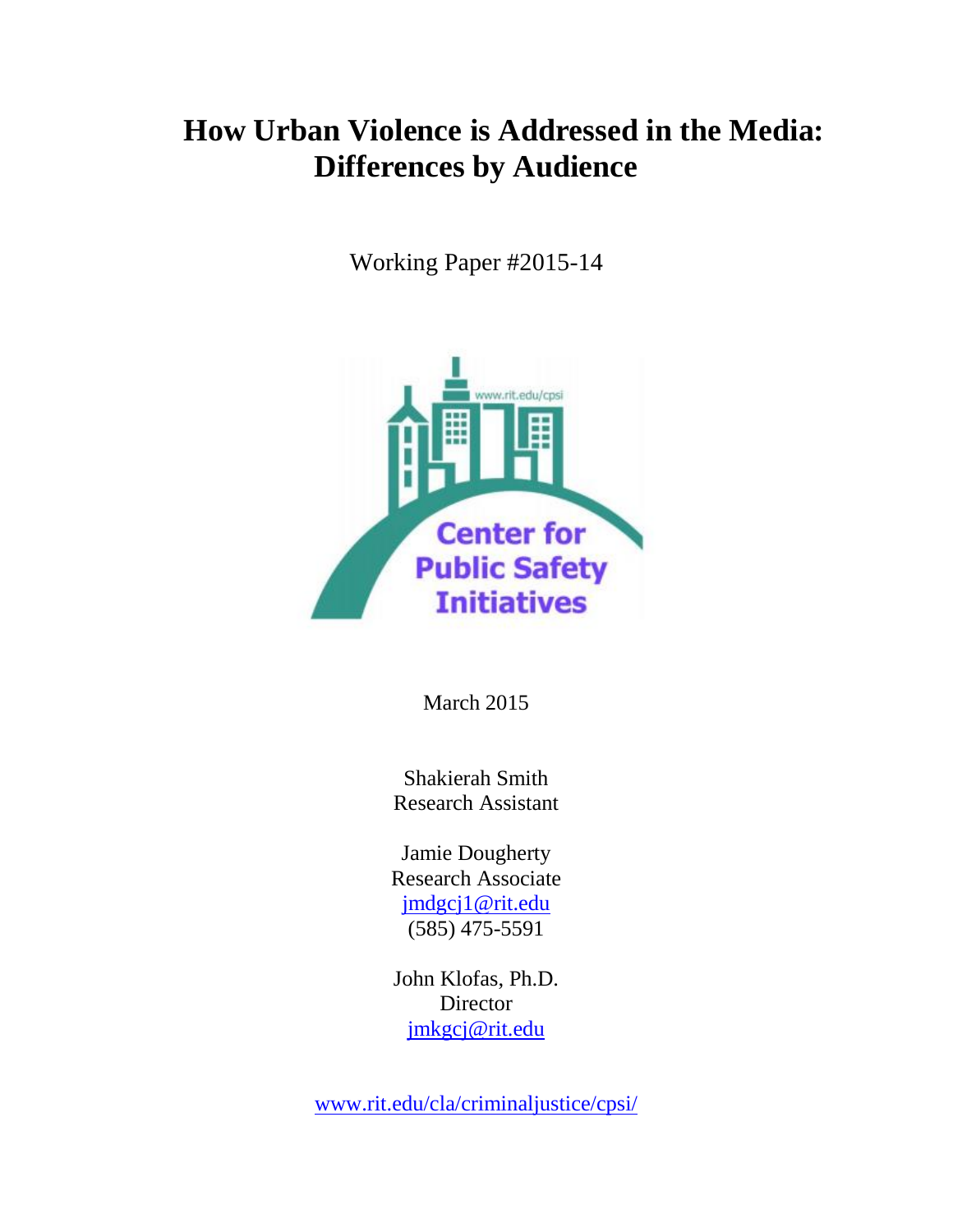Researchers at Center for Public Safety Initiatives conducted phone interviews with diverse media outlets in Rochester in regards to the development of a future anti-violence media campaign through Project Safe Neighborhoods. The future campaign will focus on trying to interrupt gun disputes that escalate through retaliation. This paper is part of a series of papers that examine effective ways to devise campaigns and their messages in order to captivate the attention of the community most affected by urban gun violence and to encourage behavior change in those who might engage in gun violence. However, most of the media sources interviewed did not specifically focus on gun violence or on discouraging its use; instead they reported on unusual news and broader issues of violence. As such, this paper focuses on how stories about violence in general are portrayed in the media.

The interviews of several distinct media forums were analyzed and dissected into common themes. The variety of mediums we interviewed responded differently in regards to how they present violence to the public. However, because of the variety of mediums we interviewed such as newspapers and television, there was a shift in focus to how violence is presented in general. As a result of the interviews, we found that images are powerful tools in reporting, remaining objective is imperative, different types of media report about issues differently, media sources focus on starting dialogue within communities instead of providing solutions, audiences vary in their reactions to news, and media outlets with minority audiences tend to address the issue of gun violence more and try to focus more on positive things happening in the city more than the negative.

This paper does not include an extensive compilation of all of the media sources in the City of Rochester. The information provided by the interviewees can be used as indicators of what types of detail and information is seen as valuable and intriguing to the public, which can help make a campaign successful.

## **Media with Broad Audiences**

In this section, we are going to discuss media sources with broad audiences, such as those whose audiences include all groups of people in a fairly large area. The media sources conversed about in this segment include a prominent newspaper and a nationally syndicated network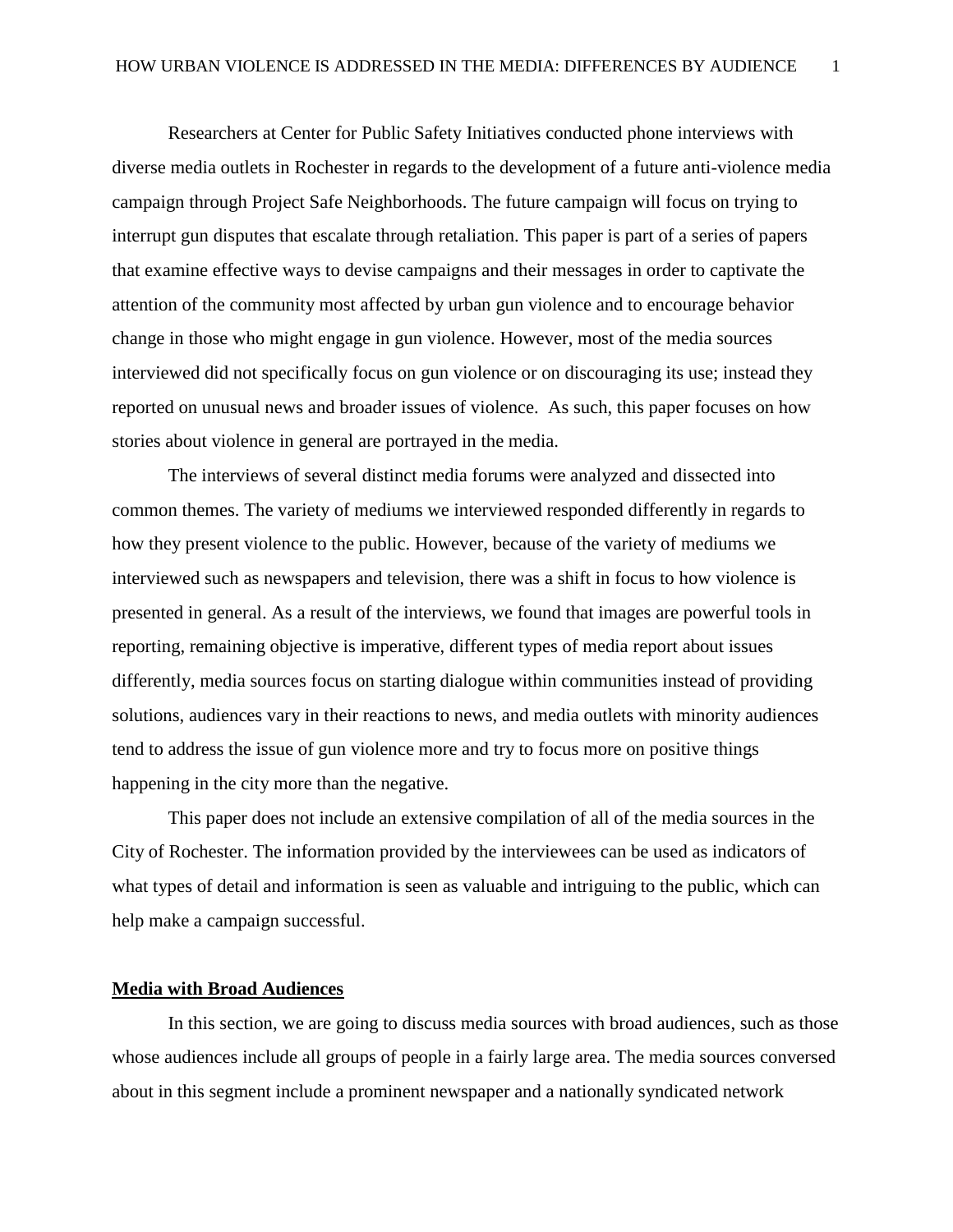composed of radio, television, and news reporting. Our findings analyzed in the next paragraph include interview participants' responses to questions regarding their output of media content about violence. Violence explored throughout the interviews was not limited to street violence or violence only within urban settings.

We interviewed a newspaper company's criminal justice department, which reports about crime, criminal cases, the justice system, violence, and probation. They do not primarily focus on generating news specifically on street violence within the city, but they also write stories about other types such as domestic violence and issues happening nationally. Based on viewership, they have found that their broad audience is most interested in violence taking place in the community and unusual crime reports such as triple homicides. They try to report each crime equally and make issues in the city matter to individuals that may not be directly affected by what is happening, such as individuals in the suburbs. Displaying bigger pictures to broader audiences about crime, violence, and the justice system is one of their ultimate goals. They are primarily known to simply report news, and they try to stay away from giving the public solutions to issues in the community, such as violence. However, they do attempt to start community conversations through their reporting, which can lead to individuals taking a stand and becoming a part of the solution. They have also had projects in the past that have explicitly encouraged people to get involved, but their job is to lay out facts so people can "take the ball and run with it."

The programming network we interviewed does a lot of reporting on the economy, government, environment, arts, and entertainment. They also go out into the community and conduct surveys/polls to gain first-hand knowledge on what is interesting to the public. These surveys and any other feedback is taken into account and used in many of the shows and radio broadcastings. Their news is geared towards problems and information that affects everyone's lives. Unlike the newspaper company, they have found that their audience is interested in what they call "pocketbook issues" such as education and community events, instead of violence or crime. They try to shy away from reporting about violence because of the lack of feedback from the public in regards to such stories, but when they do, they focus on headlining stories that are horrific or unusual. Like the newspaper, they do not explicitly give advice on what should be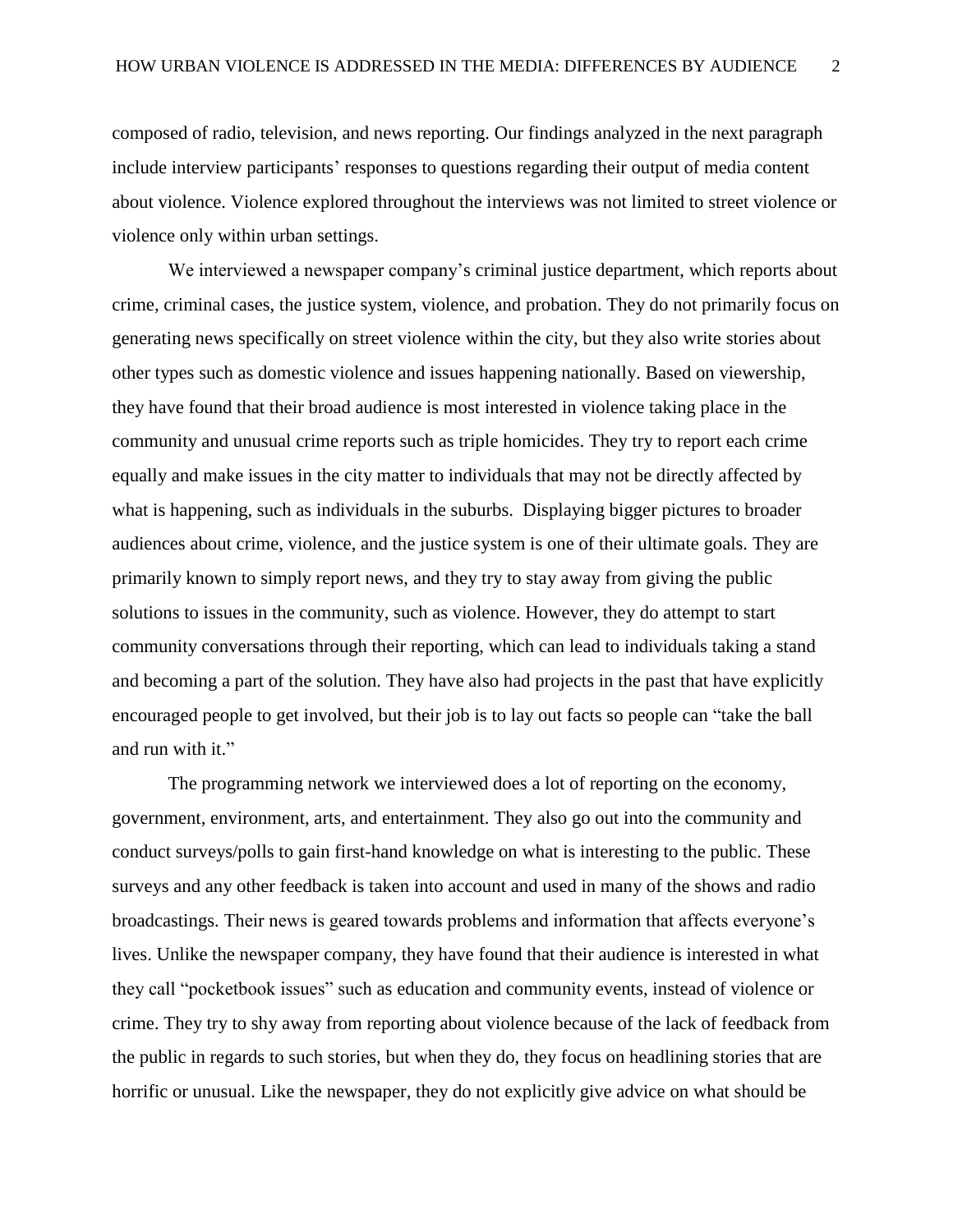done about violence in the city, but they do sometimes have experts come on certain shows to talk about possible ways to address the issue of violence in the community and programs that are available. Some issues they face when reporting about violence is being objective and making sure it makes sense to the viewers and listeners. Another issue is figuring out how much detail to include in a story, especially if it is really graphic or gory. They are also focused on diverse and expanded audiences instead of just individuals in the inner City of Rochester.

The newspaper and programming service both discussed the power of images in reporting. They proposed that images taken of individuals in their natural state and setting are more powerful than those that are staged. For example, a picture of a shooting victim's mother crying as an immediate reaction to their child's death is what tends to evoke emotions in readers and viewers. Remaining objective is also important to these mediums; they have found that different people have different views and interpret a story differently. Ultimately, they do not focus on creating or examining solutions for street or gun violence in the city but mostly on the effects of violence on the community and the victims. They also shed light on available resources to address the issue of violence.

## **Sources with a More Targeted Audience**

In this section, we are going to discuss media sources with a more targeted audience. We have defined target audiences as intended or preferred viewers based on demographics or other societal factors. The media sources mentioned throughout this portion of the paper include a newspaper, journalist association, and movie producer. Our findings are critical evaluations of their interview responses about distributing media or news about violence to the community.

The movie producer that we interviewed created a movie in Rochester and Buffalo about street violence experienced in inner city communities all over the world. The goal of the movie was to discourage youth from violence and life in the streets. The overall theme of the movie is to stop killing and start talking about ways in which the community can be made better and safer for everyone from all walks of life. The producer was born and raised in Rochester. He utilized his experiences from the streets and what he witnessed in the movie to capture the attention of different audiences, specifically those in the street or headed down that path. In having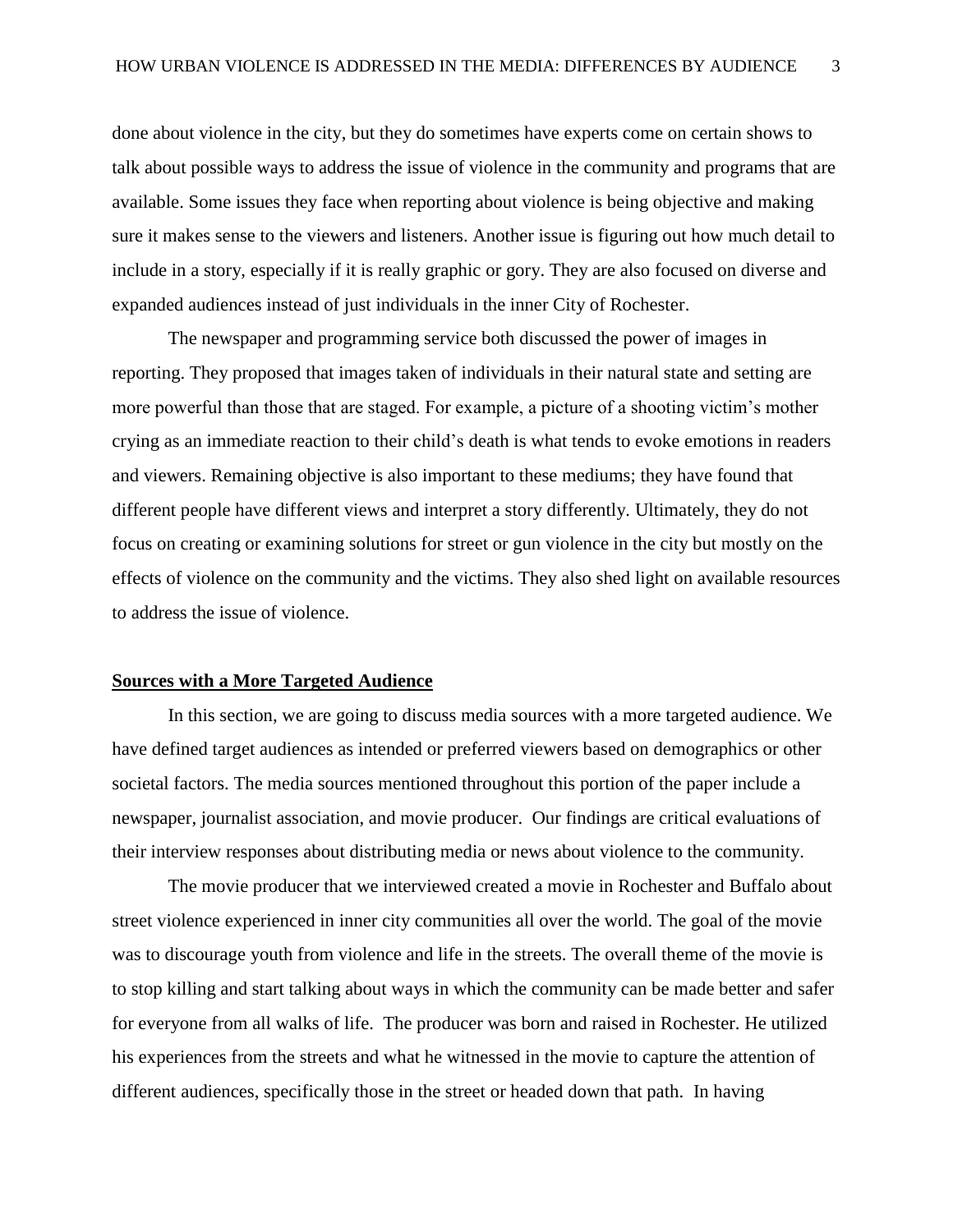experienced this, he wanted to create a movie that brought about dialogue in the community and that more importantly sparked change. The movie has received an ample amount of praise for its powerful message, perfect timing in the midst of the violence happening now, and the relatable story it tells to youth in the community. He presented violence as a community issue that can be remedied by the community coming together and fighting back against the issue of violence which affects everyone, both directly and indirectly. The movie illustrated a story that tried to put the audience in the shoes of different characters who struggled with the street life and outsiders that tried to help them. The message that the producer wanted the community to receive about stopping the violence was promoted through the use of real-life experiences in the movie and the positive dialogue from the characters to stop violence. He ultimately believed that people could help end violence by being a part of the solution instead of the problem, promoting positivity, holding forums with the community on the issue, and helping youth understand that there are other ways to deal with problems amongst peers that are more effective than retaliation or gun violence. The producer focused on filming situations that were realistic and promoted a message of non-violence, but there was little emphasis placed on any specific filming style to portray the message.

The journalist association is primarily comprised of African Americans. They write pieces geared towards the interest of the community based on what is happening in the inner city and how it is impacting families and young people. The stories selected about violence are usually chosen because of their recentness and impact on individuals the City of Rochester. This association also focuses on other forms of violence such as domestic disputes. They look for information regarding what to do about violence and positive programs within the community addressing this ongoing issue. They have found that the powerful thing about being a journalist and writer is being able to create awareness about a topic to the public by doing so honestly and letting readers decide on the information they have received. Similar to other mediums interviewed, though their focus is somewhat different, they use their reporting of news to create dialogue within the community so the public can come together and formulate a plan of action for change.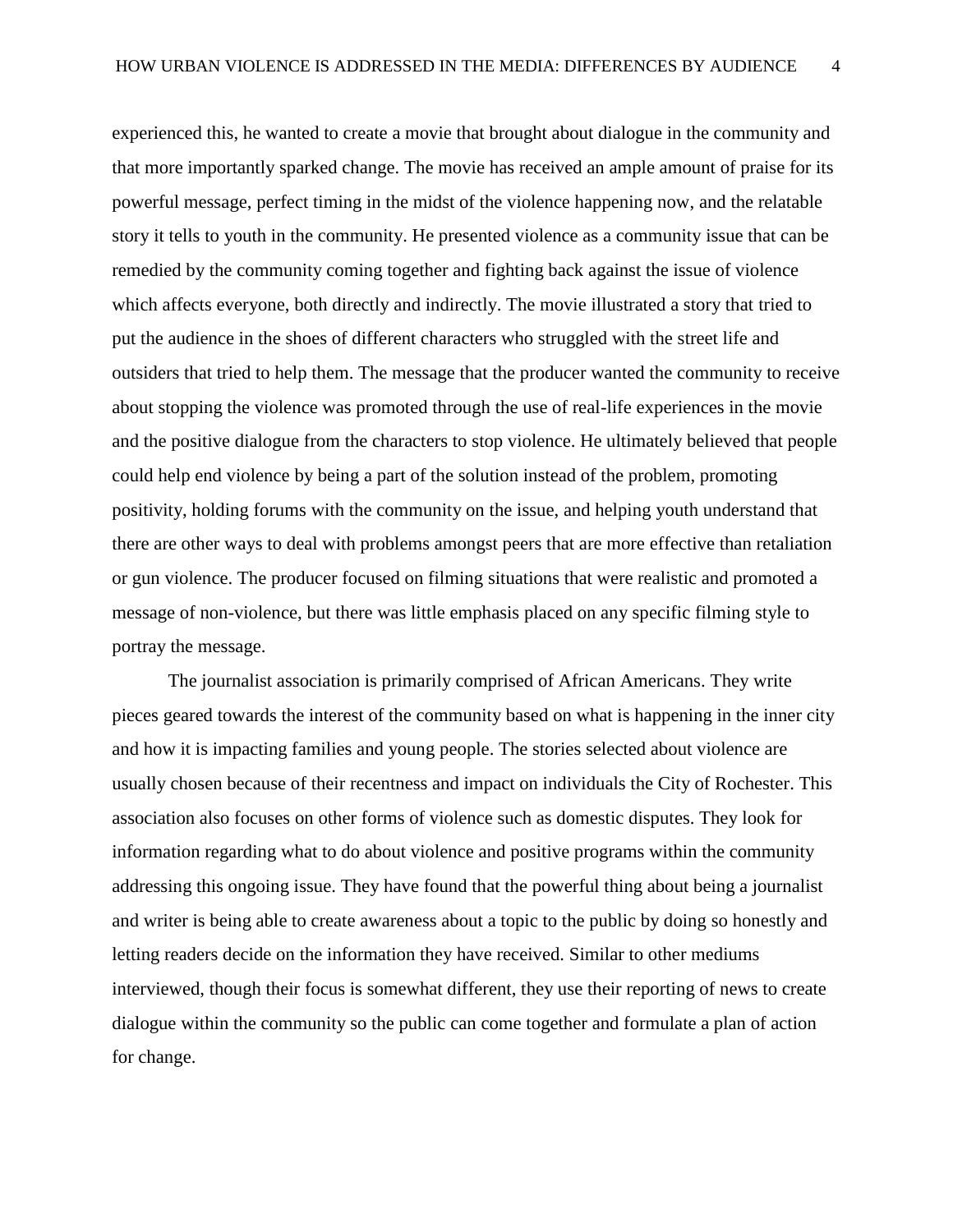The newspaper in this section primarily targets minority audiences, more specifically African Americans. Most of their publications are about issues that affect this specific group of individuals such as violence. Reporting about violence is often an issue for them because of the scrutiny African Americans get in association with it. There is also the issue of finding the right story and a way to not reinforce preexisting stereotypes about the minority community. Their background and racial identities allow them to produce news from a first-hand perspective, which they believe many other news outlets lack. They also try to change the negative image of African Americans and Latinos and focus more on the positive things being done by this specific community. Informing the public about events and beneficial conferences is another way in which this newspaper disperses current findings. Stories to report about are chosen based on their relevance and importance in the lives of minorities. They also try to partner with similar organizations that aim to help diverse minority groups with problems within the city.

All three of these forms of media believe that images are important assets to reports and should tell a story, even when the written part is missing. They should also elicit a cognitive and emotional response from their target audience. There is also a common consensus that minorities are often portrayed in a negative way, and they work to improve these beliefs. They also focus on ways of dealing with street and urban violence within the city and try to create dialogue amongst individuals to make changes in the area. They aim to promote more positivity while remaining objective and inclusive to audiences that are not from the city or a minority.

## **Discussion and Conclusion**

Although the information gained from interviewing these mediums was valuable, we did not find a lot out of information about how media addresses gun violence in particular. The sources discussed throughout this paper were all concerned and conscious of the issue of gun violence and violence in general taking place within the City of Rochester. However, minority mediums that focused on generating news to the minority population took the issue of violence more personally because of the negative impact it has had on this specific community. Minoritytargeted mediums also try to heavily promote and report positivity in the African American and Hispanic community because of how negatively they are often depicted and portrayed in the